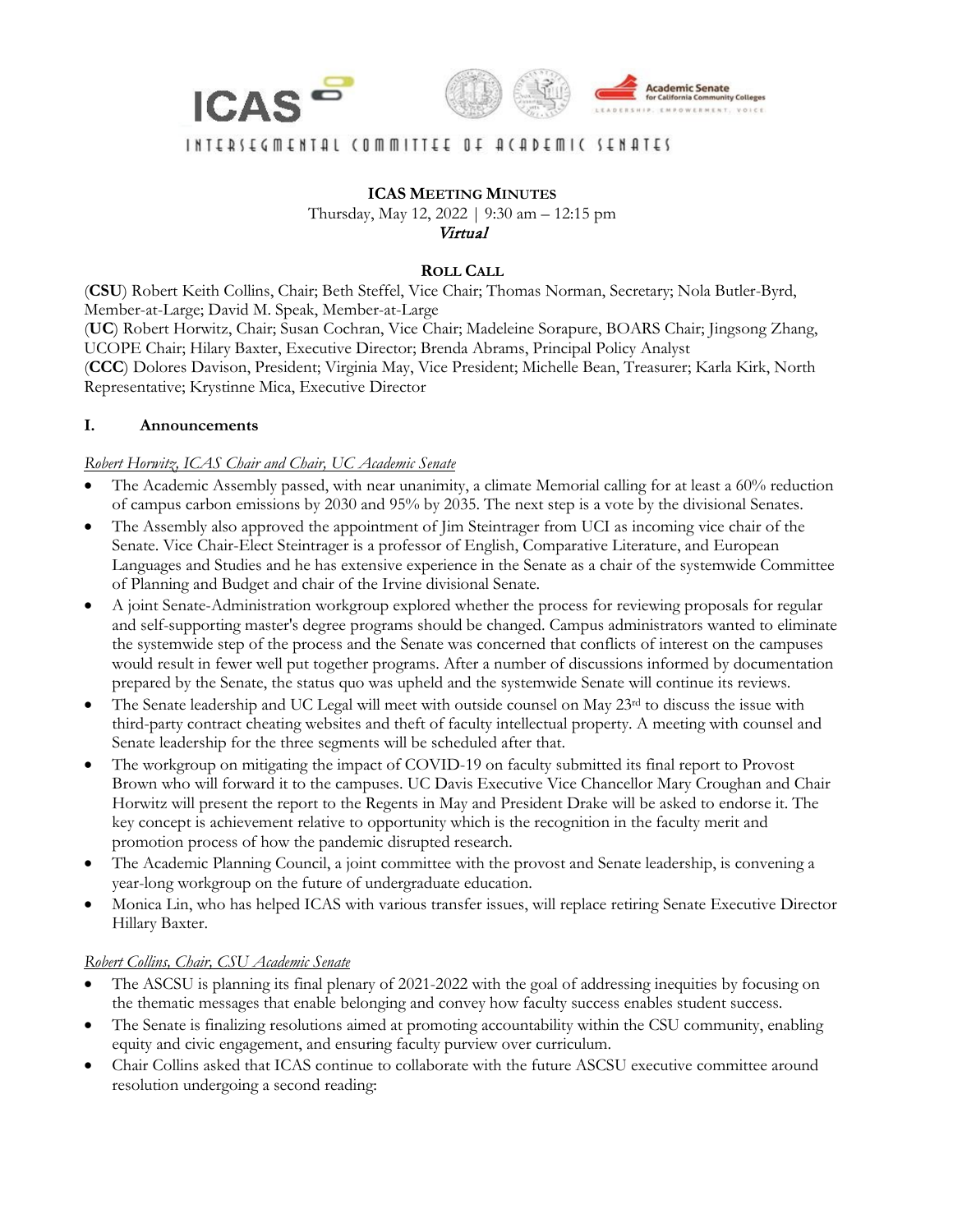- o Cultural taxation issues and faculty input, a resolution from the Faculty Affairs Committee, calls for documenting faculty experiences of cultural taxation.
- o The executive committee's resolution on enabling victim advocacy and CSU Title IX practice affirms the commitment to preventing workplace bullying and the need to support victims, and supports the Board of Trustees (BOT) investigation into the mishandling of complaints against former Chancellor Castro.
- o There is a resolution for the establishment of ombudsman positions at every CSU campus to support faculty, students, and staff.
- o A resolution from the Faculty Affairs Committee is about the loss of confidence in the BOTs' handling of former Chancellor Castro's resignation and a call to reform executive compensation upon separation from CSU.
- o Other resolutions include: a call for additional mental health support for faculty and staff during the pandemic; supporting access to CSU teacher preparation programs and ensuring teachers are prepared with the pedagogy that 21st century students need; and a call for transparency in chancellor searches and the opportunity for the ASCSU and campus faculty to interview candidates.
- President Davison and Chair Horwitz will be on a panel with Chair Collins during the May 20th plenary.

### *Dolores Davison, President, CCC Academic Senate*

- The CCC Black Student Success Week at the end of April was a well-attended event aimed at ensuring that the CCC's black students are being uplifted, encouraged, and involved. The event grows every year and the ASCCC is delighted to be a sponsor and participate.
- The Career and Noncredit Education Institute starts today and about 200 people are expected to participate in discussions about issues involving career faculty or career technical faculty teaching in CCC technical programs and noncredit faculty.
- The ASCCC issued a survey this week regarding the new general education (GE) transfer pathway and there are already about 400 responses.
- There are concerns about a new bill that would create a streamlined mental health program that would allow a student to move from an associate's degree through to a master's degree in a truncated period of time. The ASCCC was not consulted and this bill is an intrusion into curriculum processes and creation of programs as well as a violation of the primacy of faculty in creating programs and certificates like these.

### **II. Consent Calendar**

**Action:** The April 25, 2022 ICAS videoconference minutes were approved.

# **III. Visit with Ismael Contreras, Legislative Director, Office of Assembly Member Kevin McCarty**

Meeting notes were not recorded during the legislative visit.

# **IV. IGETC Standards Document ~ Second Read**

• *Jingsong Zhang, Chair, IGETC Standards Subcommittee*

Chair Zhang reviewed the updates to the Intersegmental General Education Transfer Curriculum (IGETC) Standards Document version 2.3. During the April 25<sup>th</sup> ICAS meeting, a member expressed concern about the definition of distance education excluding correspondence courses, so "correspondence courses" was added to that section. Other updates entailed small changes or clarifying language. The Standards document will include a new section on Ethnic Studies (ES) in anticipation of the requirement going into effect in 2023, but ICAS is asked to make sure that the details about the implementation timeline are correct. Clarification is also needed about the separate CSU and UC definitions and core competencies for ES as they relate to CCC courses and about whether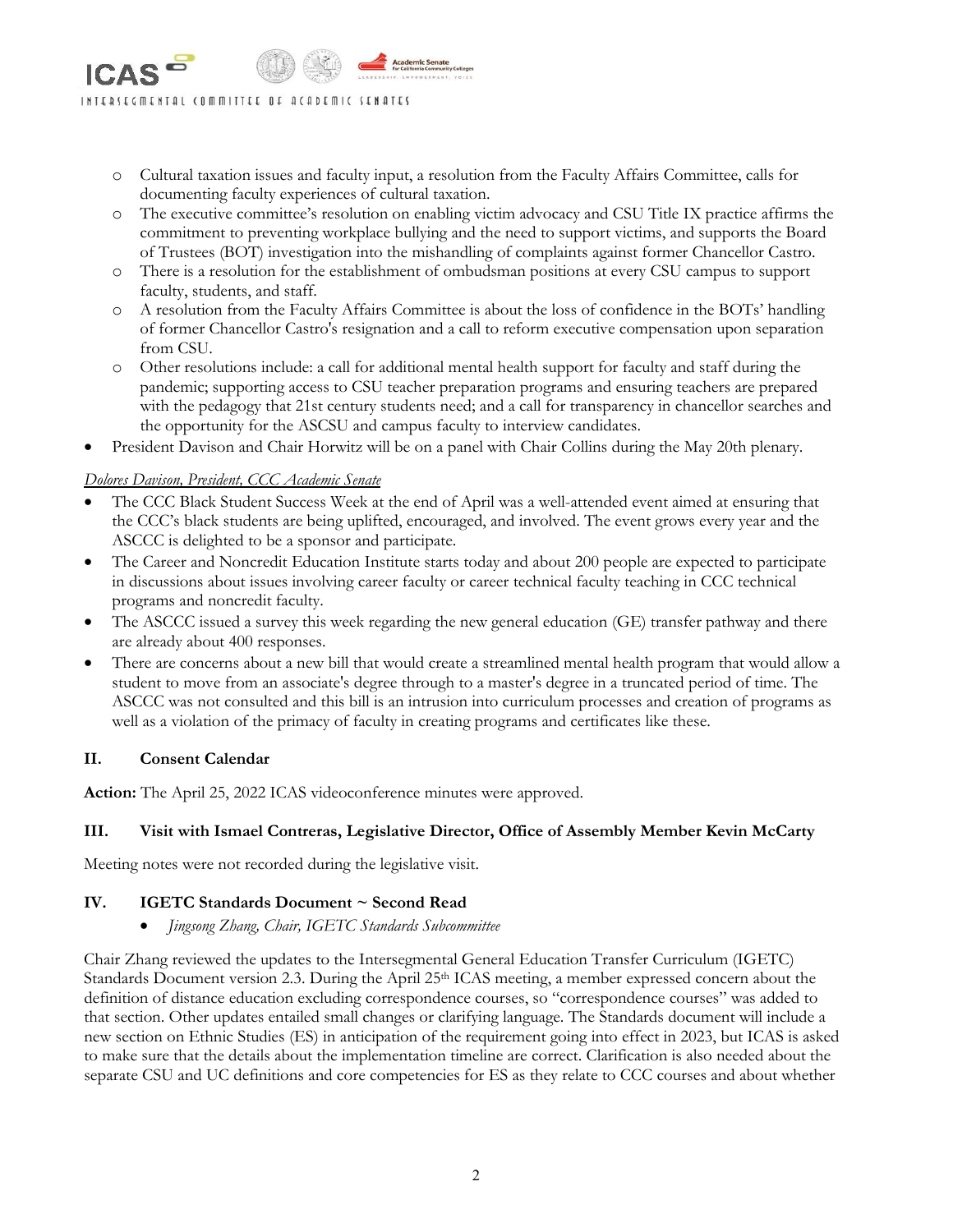

the CSU and UC versions are interchangeable. ICAS is asked to offer feedback today and will vote to approve the Standards Document on June 2nd.

**Discussion:** Chair Collins explained that ES is already underway at CSU so the CCC faculty will need to incorporate UC's definition, which is not very different from the CSU's. President Davison indicated that course catalogs at most CCCs are prepared in the winter, so the timeline to get the information to the CCCs is tight but the fall 2023 implementation date for ES should be okay. The CCCs tailored their ES courses to meet the CSU requirement and will need time to update those courses to meet UC's requirements, and the CCC colleges will need to be advised soon about the need to make sure the courses will transfer to UC. In the effort to make sure the courses are interchangeable, it will be important to maintain the language developed by CSU's Council on Ethnic Studies for the core competencies. President Davison stated that the message about making sure the ES courses will meet both the CSU and UC requirements can be sent using the listserv for CCC articulation officers and to the CCC ES Faculty Council. Vice President May indicated that, with the new GE pattern, numerous CCC courses that meet CSU requirements will need to be updated in order to also meet UC's. Chair Zhang should notify the subcommittee about the need to update courses once the new GE pathway is adopted.

### **V. ICAS AB 928 General Education Transfer Pathway**

The committee discussed the next steps involving the proposed AB 928 GE transfer pathway which was approved by ICAS on April 25<sup>th</sup>.

**Discussion:** Earlier in the week, the ASCCC issued a survey asking faculty for feedback on each area of the proposed GE transfer pattern and about 400 comments have already been submitted. According to President Davison,  $60\%$  to 75% of the comments are supportive of the proposal but support varies by area. The main concern is about Lifelong Learning becoming a graduation requirement, and faculty in Kinesiology and Physical Education have been particularly vocal about their concerns. Lifelong Learning courses were negatively impacted by a law that eliminated repeatability in the CCC system and the ASCCC will help faculty in these disciplines understand that students will have the opportunity to take these courses in the lower division. Vice President May indicated that faculty looking at the plan right now could identify problems, giving ICAS the opportunity to make corrections before it is too late. However, there are reservations about soliciting input from faculty at this stage since AB 928 constrains what ICAS can do and because the segments' administrations can take over if ICAS is not successful. The message might be that ICAS did its best and while there can be discussion, it will be challenging to start renegotiating the plan.

Chair Collins remarked that ICAS should emphasize that the proposed plan is the work of faculty and there will eventually be a shift to a phase involving administrators and messaging about this may help garner faculty support. The CSU Oral Communications faculty have expressed relief about these courses being in the proposed plan and other faculty are grateful that the segments have worked together so that administrators are not put in charge of creating the new pathway. Chair Horwitz suggested that conversations with faculty should make it clear that the consultation is genuine because what is proposed will affect them but that there are many constraints. President Davison shared that the public relations unit in the CCC Chancellor's Office have recommended that the three chairs craft an opinion piece to submit to EdSource, the Chronicle of Higher Education and other outlets highlighting the collaborative ICAS effort to design the single GE transfer pattern while also calling for an end to legislative intrusion.

President Davison and Chair Collins agreed with the recommendation from Chair Horwitz that the information sent out by the three segments should be standardized and uniform but not necessarily identical. It was noted that faculty in the different segments are in contact with one another and will compare the information they receive. A general written description of the proposed plan that explains the changes made to the IGETC framework will be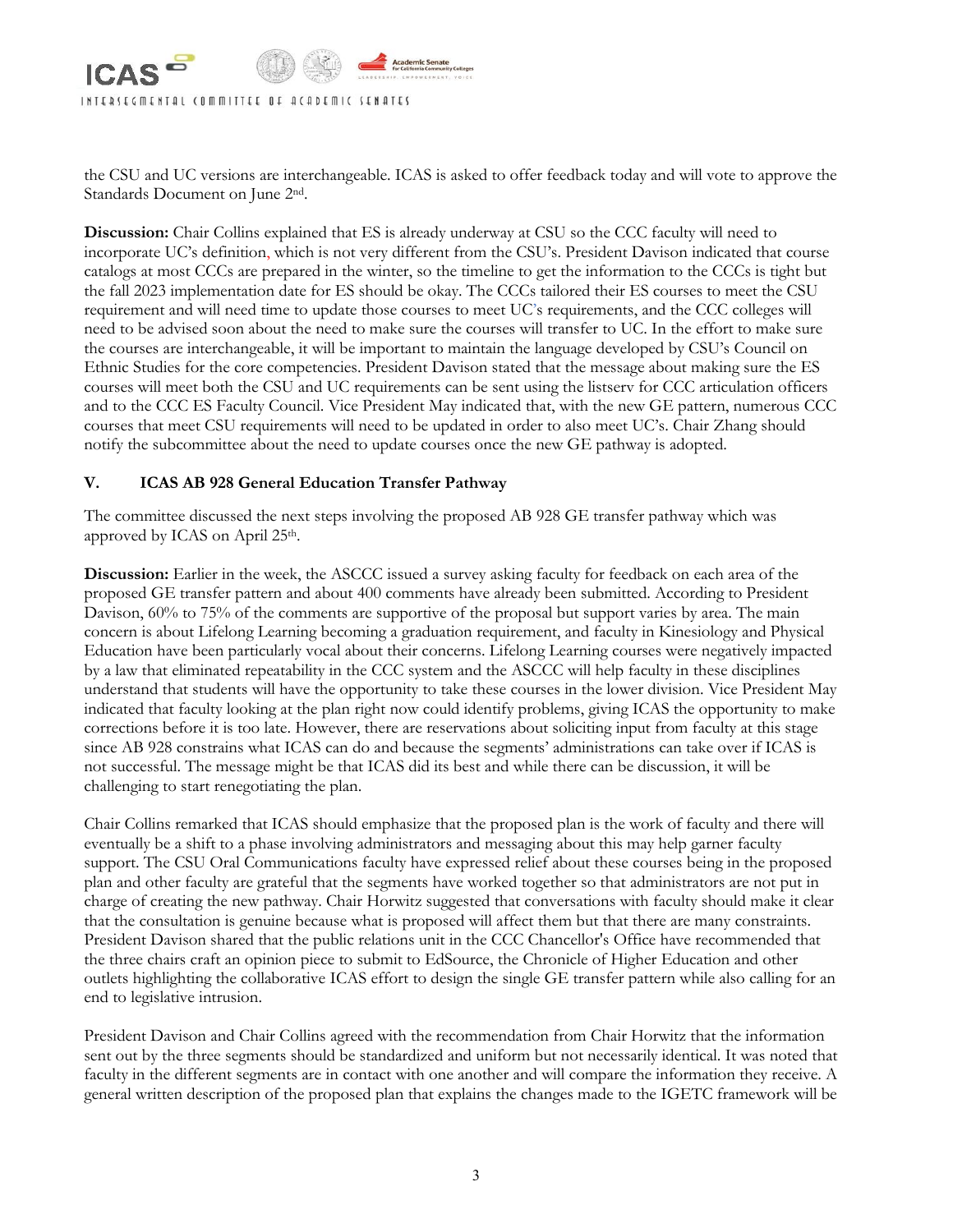

needed and the focal point of the materials will be the chart illustrating the proposed new GE pattern. In addition, the Special Committee on AB 928's charge, a summary of the process, and an explanation of why the proposal is defensible. Chair Horwitz would like a two page document explaining how Oral Communications courses fulfill national best practices along with sample course descriptions.

ICAS should set deadlines for accepting feedback on the proposed new GE pattern, and UC and CSU faculty are not available to respond to reviews over the summer. The ASCSU is considering a December deadline. The ASCCC may set an October 1<sup>st</sup> deadline because its plenary is in November and this timeline will allow the delegates at all campuses to vote on the proposed plan. UC will send the proposal out for systemwide Senate review at the beginning of September and this 90-day process could be reduced to 60 days if necessary. The ASCSU reviews also have a 90-day timeline. Chair Horwitz recommended that the packet of materials include a section about the second phase of AB 928 which will focus on the Associate Degrees for Transfer (ADTs). It will be critical to point out that this phase will require significant faculty time and effort.

It was suggested that the information about Oral Communications will only be needed for UC faculty and CSU faculty may have questions about Lifelong Learning, so the packets will differ in these ways. The CCC and CSU representatives will prepare a frequently asked questions document about Lifelong Learning in anticipation of concerns about how this will be handled as a graduation requirement. The information for UC might include data on the Language other than English (LOTE) requirement such as the percentage of students who satisfy this in high school and the percentage of students who enroll in UC having satisfied this requirement through IGETC. Since CSU faculty ranked LOTE as their fifth most important issue, the same document can be utilized by both CSU and UC. President Davison expressed agreement with having a set of standard documents with supplemental information specific to each segment.

Following the April 25<sup>th</sup> ICAS meeting, the ASCCC issued a call to students for possible names for the new GE transfer pattern and students have until May 23rd to submit ideas. On June 2nd, ICAS will review the students' suggestions and vote on a name. The committee considered the draft progress report to Assembly Member Berman and members agreed that the report is clear and concise. It was noted that the segments will have three new senate chairs in 2022-2023 so ongoing communication about what is happening between now and the fall will be essential for a smooth transition.

**Action:** Chair Horwitz will work with President Davison and Chair Collins on the shared document and the second phase of work on the ADTs.

**Action:** Chair Horwitz will finalize the progress report to Assembly Member Berman.

### **VI. Assembly Bill 2881**

AB 2881, sponsored by Assembly Member Berman, proposes expanding campus basic needs centers to include the Women, Infant and Children (WIC) program and adding this program to the websites with resources for students. The problematic component of the bill is the proposal to give priority enrollment to student parents.

**Discussion:** Members have no objections to providing information about the WIC program to student parents but there is opposition to prioritizing enrollment. This legislation may be directed towards the CCCs because it serves so many students with children, and previous laws have mandated priority registration for certain groups such as foster students. Chair Collins met with the Legislative Director for Assembly Member Berman to discuss this bill but was not given an explanation for why this legislation was deemed necessary. The CSU gives students parents extra weight in enrollment, and Chair Collins objects to the lack of consultation with the systems and the attempt to legislate the content of syllabi.